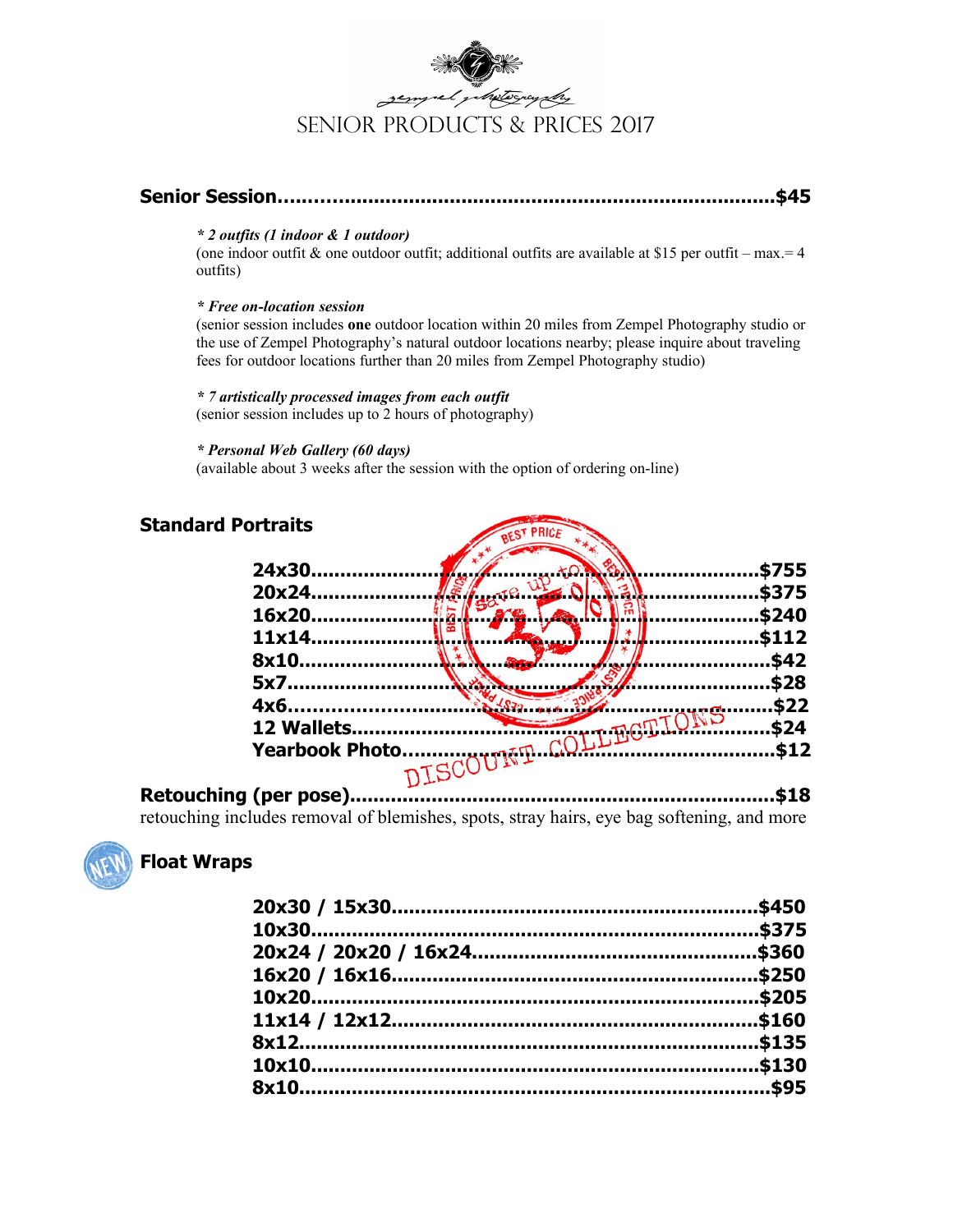



# **Canvas Gallery Wraps – 1.5" thick**

\*additional custom sizes available upon request



|        | \$835 |
|--------|-------|
| 30x30. | \$680 |
| 24x36. | \$665 |
| 20x40. | \$635 |
| 24x30. | \$595 |
| 20x30. | \$515 |
| 24x24. | \$505 |
| 16x30  | \$455 |
| 20x24. | \$445 |
| 14x30. | \$415 |
| 10x30. | \$400 |
|        | \$395 |
| 16x24  | \$390 |
| 16x20. | \$350 |
| 16x16. | \$310 |
| 10x20. | \$270 |
| 14x14. | \$265 |
| 11x14. | \$225 |
| 10x10. | \$185 |
| 8x10   | \$175 |
| 8x8    | \$160 |
|        |       |

# **Albums & Books**

\*all books listed below will be designed and printed from January-April

| Coffee Table Book (15 pages)                                                                                                   | \$675 |
|--------------------------------------------------------------------------------------------------------------------------------|-------|
| * 10x10 Asuka Book has 30 sides of custom text & printing                                                                      |       |
| * Laminated hard cover with picture and title                                                                                  |       |
| Hard Cover Book (10 pages)                                                                                                     | \$415 |
| * 10x10 Hard cover book of selected session images (20-30 images)                                                              |       |
| * Custom designed hard cover with custom cardstock pages                                                                       |       |
| Hard Cover Book (10 pages)                                                                                                     | \$320 |
| * 8x8 Hard cover book of selected session images (20-30 images)                                                                |       |
| * Custom designed hard cover with custom cardstock pages                                                                       |       |
| Soft Cover Book (12 pages).                                                                                                    | \$110 |
| * 6x6 Soft cover book of selected session images (20 images)                                                                   |       |
| <b>Guest Signature Book (12 pages)</b>                                                                                         | \$150 |
| * 8x10 Hard cover guest book (horizontal-24 sides)                                                                             |       |
| $*$ All images (12 max.) are located on left-side pages, and guest signature blanks (qty.=168) are on<br>all right-side pages. |       |

\* Covers are available in black/blue cloth, brown suede, and black imitation leather. Cameo image opening on front cover.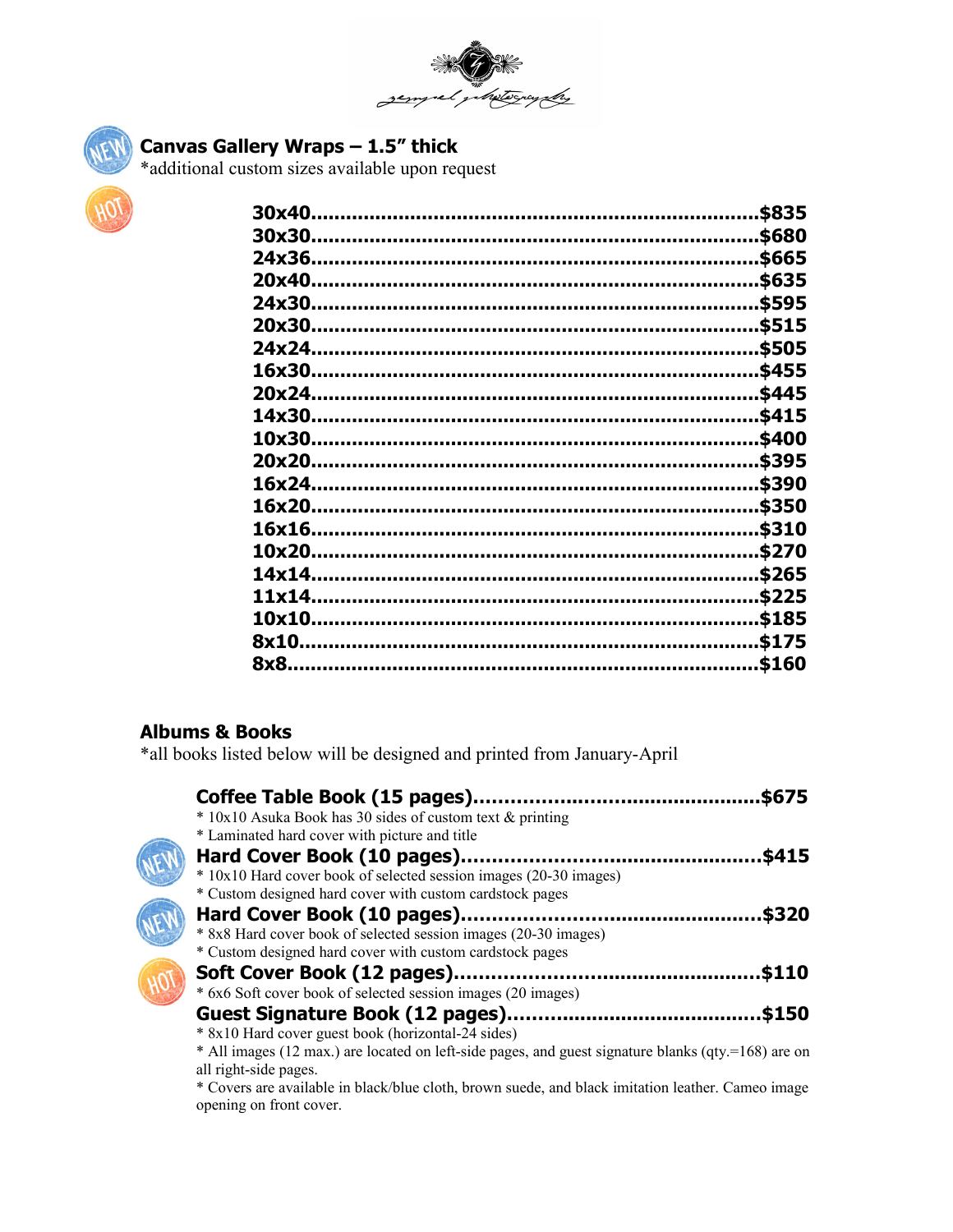

## **Grad Card Announcements**

## **Slimline Greeting Cards (4"x8" cards w/ white envelopes)**

25-49 cards………………\$1.95 ea. 50-74 cards………………\$1.68 ea.

75-99 cards………………\$1.60 ea.

100-149 cards……………\$1.38 ea.

150-199 cards……………\$1.25 ea.

> Metallic Greeting Card Paper upgrade…………………………………..20% additional cost

> Cards are custom designed and printed on photo paper (no printing on back)

# **Press Greeting Cards (4"x5.5" folded cards w/ white envelopes)**

| 25 cards\$2.75 ea.  |                                                                    |  |
|---------------------|--------------------------------------------------------------------|--|
| 50 cards\$2.55 ea.  |                                                                    |  |
| 100 cards\$2.35 ea. |                                                                    |  |
| 125 cards\$2.15 ea. |                                                                    |  |
| 150 cards\$1.95 ea. |                                                                    |  |
|                     | $>$ Press Greeting Cards are sold in quantities of 25 ONLY.        |  |
|                     | $>$ Cards will be custom designed and printed on front and inside. |  |
|                     |                                                                    |  |
|                     |                                                                    |  |

# **Press Greeting Cards (4"x5.5" flat cards w/ white envelopes)**

| 25 cards\$2.15 ea.             |                                                                |  |
|--------------------------------|----------------------------------------------------------------|--|
| 50 cards\$1.95 ea.             |                                                                |  |
| $100 \text{ cards}$ \$1.75 ea. |                                                                |  |
| $125 \text{ cards}$ \$1.55 ea. |                                                                |  |
|                                |                                                                |  |
|                                | $>$ Press Greeting Cards are sold in quantities of 25 ONLY.    |  |
|                                | > Cards will be custom designed and printed on front and back. |  |
|                                |                                                                |  |
|                                |                                                                |  |



# **Press Greeting Cards (5"x7" flat cards w/ white envelopes)**

| 25 cards\$2.52 ea.             |                                                                |  |
|--------------------------------|----------------------------------------------------------------|--|
| 50 cards\$2.28 ea.             |                                                                |  |
| $100 \text{ cards}$ \$2.05 ea. |                                                                |  |
| $125 \text{ cards}$ \$1.81 ea. |                                                                |  |
| 150 cards\$1.58 ea.            |                                                                |  |
|                                | $>$ Press Greeting Cards are sold in quantities of 25 ONLY.    |  |
|                                | > Cards will be custom designed and printed on front and back. |  |
|                                |                                                                |  |
|                                |                                                                |  |

# **Wallet Discounts (same pose pricing)**

| 12 wallets\$25     |  |
|--------------------|--|
|                    |  |
|                    |  |
|                    |  |
| 96 wallets\$140    |  |
| $120$ wallets\$169 |  |
| 144 wallets\$200   |  |